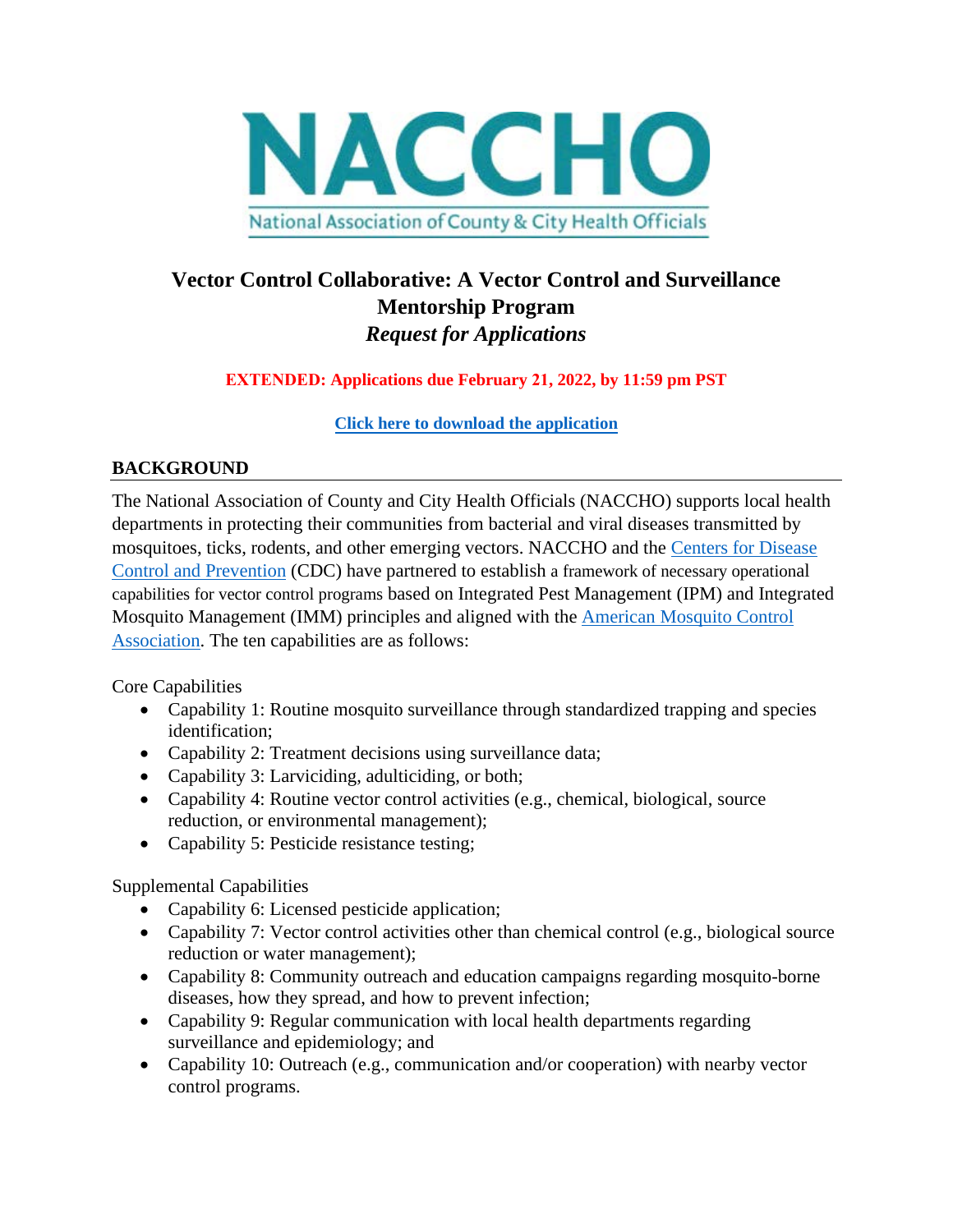In 2017, [NACCHO assessed vector control programs across the United States](https://www.naccho.org/uploads/downloadable-resources/Mosquito-control-in-the-U.S.-Report.pdf) and found that 84% of surveyed vector control programs needed improvement related to one or more core vector control and surveillance capabilities. The results of this assessment and lessons learned from responses such as the Zika virus epidemic indicated a need for further programmatic and educational support for vector control programs nationwide. A follow-up assessment in 2020 showed preliminary results that indicate improvement across the field but showed that a substantial percentage of programs still do not have the capacity for the five core activities, with a notable gap in terms of capacity for pesticide resistance testing.

Therefore, NACCHO and CDC have established the Vector Control Collaborative (VCC) to match local vector control programs with demonstrated expertise in the ten capabilities with vector control programs currently looking for guidance, tools and resources, and recommendations to build program capability. Since inception of the VCC in 2018, NACCHO has funded 14 local vector control organizations across five states to provide technical assistance or receive peer-to-peer mentorship with the aim of increasing program proficiency in vector surveillance and control.

Participants in the 2022 VCC Cohort will be provided with a mentor who will visit their local program to provide on-site technical assistance in vector surveillance and control (*all travel is subject to local or federal COVID-19 safety procedures*). Selected programs will also be awarded funds to visit their mentor's site and shadow their program. To learn more about sitevisits and other expectations regarding the VCC, please refer to this [detailed guide from](https://www.naccho.org/uploads/full-width-images/FINAL_Vector-Control-Collaborative-Program-Guide-July-2020.pdf)  [NACCHO.](https://www.naccho.org/uploads/full-width-images/FINAL_Vector-Control-Collaborative-Program-Guide-July-2020.pdf)

# **APPLICATIONS OPEN UNTIL MENTOR/MENTEE SPOTS ARE FILLED OR THE DEADLINE HAS PASSED, WHICHEVER COMES FIRST. EARLY SUBMISSION OF APPLICATIONS STRONGLY ENCOURAGED.**

#### **APPLICATION REQUIREMENTS**

#### **A. Eligibility**

Eligible programs must

- Represent a vector control program housed within a local health department or other local government department. "Local" is here defined as organizations working at county, city, or community levels. Private vector control entities are not eligible for funding through this opportunity;
- Be staff or a manager of a local vector control organization or program;
- Mentors: Applicants applying to serve as mentors should demonstrate program expertise across core and supplemental capabilities;
- Mentees: Applicants applying to become mentees should demonstrate gaps in program expertise in one or more of the five core capabilities.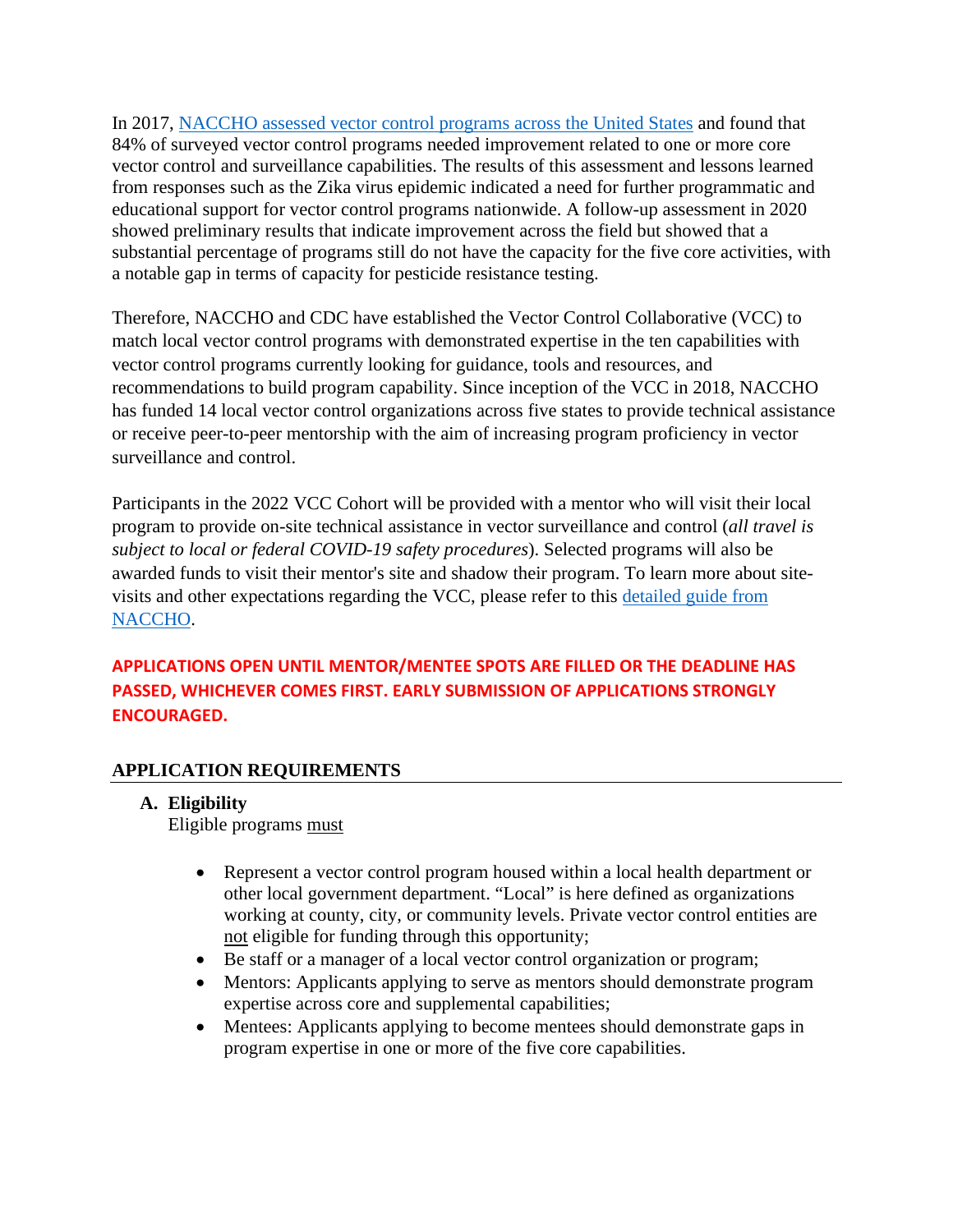#### **B. Funding Availability**

Selected programs will be awarded up to \$10,000 in grant funding. NACCHO will issue four awards for the 2022 VCC Cohort, with a goal of creating two mentor-mentee pairs. The performance period for this award is March 7, 2022 – June 30, 2022. NACCHO will award funds based on the completion of the program application and the proposed scope of work.

Program participants may not use funds on any of the following:

- Alcoholic beverages
- Donations and contributions
- Entertainment costs
- Food
- Fundraising
- Goods and services for personal use
- Losses on other sponsored agreements or contracts
- Pre-Award Costs
- Selling and marketing
- Gift cards

#### **C. Application Procedure**

- Applicants must complete the program application which includes contact information, background, program self-assessment, and statement of work.
- **NOTE:** If you are not applying as an employee of a local health department, you must include a letter of support [no more than one page] from your local health authority describing how the local health department and vector control program will collaborate to improve jurisdictional capacity to prevent and respond to vector-borne threats. Your local health authority may be a health commissioner, a departmental director of environmental health, or another representative with appropriate decision-making authority.
- This is a competitive grant process. **EXTENDED DEADLINE: Applicants must submit their completed application via email to [vectorcontrol@naccho.org](mailto:vectorcontrol@naccho.org) by 11:59 p.m. PST, Monday, February 21, 2022.**
- **Applications open until mentor/mentee spots are filled or the deadline has passed, whichever comes first. Early submission of applications strongly encouraged.**
- Applicants will be notified of their selection status via email no later than March 7, 2022. Applications will be reviewed and awarded on rolling basis.

#### **D. Technical Assistance**

- a. Additional technical assistance will be available to mentees throughout the program period. Specific areas of technical assistance include:
	- i. NACCHO administrative support to include facilitation of meetings, webinars, and project conference calls.
	- ii. NACCHO technical support and guidance for any needs, including resources.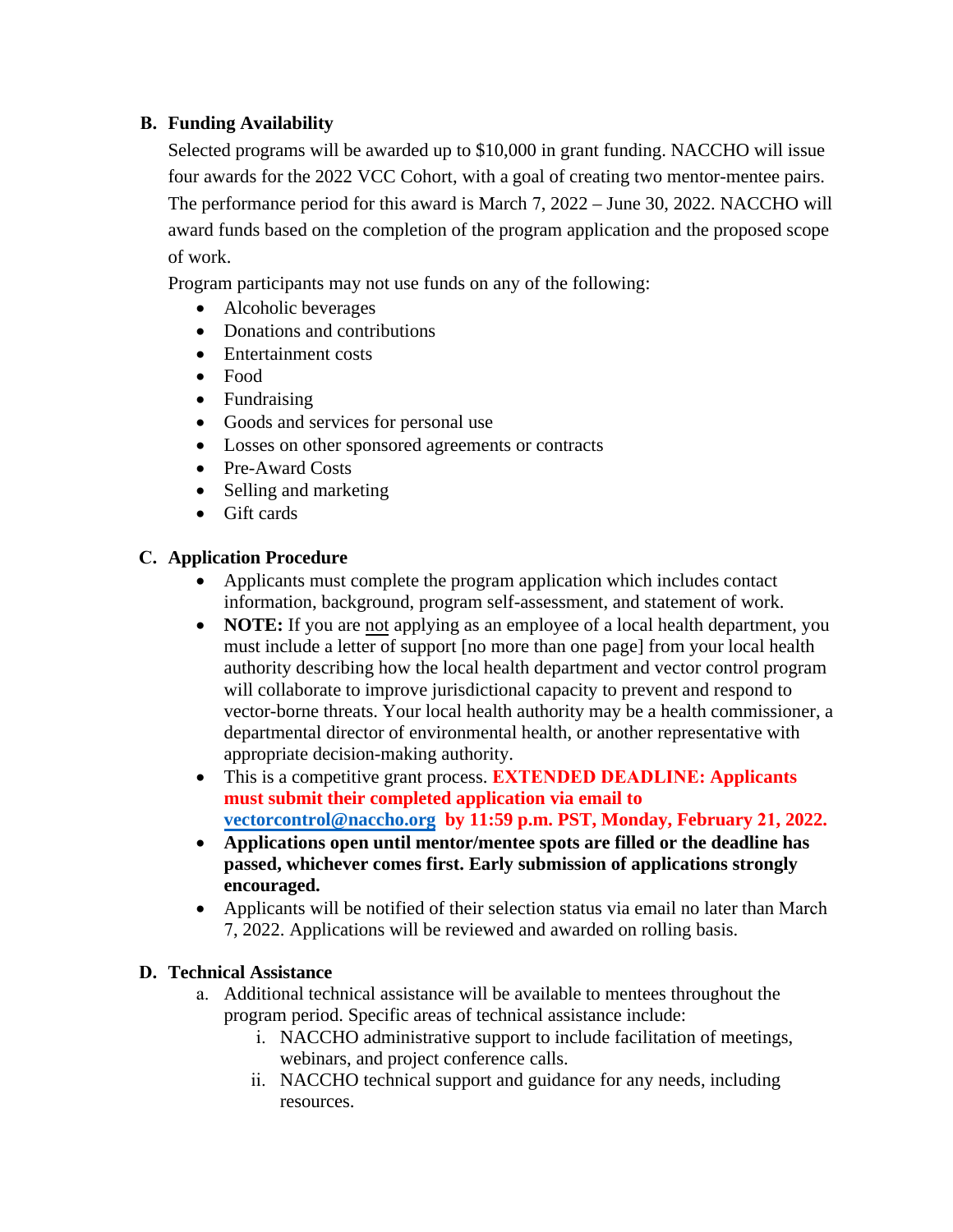iii. Access to CDC Vector Borne Disease Specialists and Entomologists to address questions on Integrated Pest Management, including pesticide resistance testing.

#### **SELECTION PROCESS**

Applications will be reviewed by NACCHO and CDC.

- **Late applications will** *not* **be accepted.**
- Incomplete applications and applications that are not submitted before Monday, February 21, 2022, at 11:59 pm PST will not be reviewed.
- Applicants will be notified of their selection status by March 7, 2022, via email to the specified point of contact. Selected applicants will be provided with a letter certifying NACCHO's plans for reimbursement.

NACCHO and CDC will use the following criteria to review application materials in each of the sections below:

- Completeness in application materials and all related questions;
- Demonstrated capability and strengths (mentors) or gaps (mentees) in the application self-assessment; and
- Well-supported strategies to build program capacity, improve local collaboration, and support program sustainability as appropriate.

Proposals must include the following content:

- A. **Application (75 points)**  Complete all sections of the accompanying application.
- B. **Budget (25 points)** Using the accompanying [Budget Worksheet,](https://www.naccho.org/uploads/downloadable-resources/Budget-Worksheet_VCC2022.xlsx) provide a line item budget, not to exceed \$10,000, that clearly outlines the \$ amount, % of total budget, and a narrative cost justification for each line item. (Note: a budget narrative section is also included in the application. Both of these budget materials must be completed.) Guidance for completing the budget can be [accessed here.](https://www.naccho.org/uploads/downloadable-resources/Budget-Guidance_RFA_VCC2022.pdf)

## **Background**

Applicants should provide a brief description of their program, including services, geographic service area, and relevant population data. Applicants must also complete a program selfassessment, indicating their current capacity to implement the ten vector control and surveillance program capabilities. Applicants should identify three vector control capabilities that they are most interested in building capacity in based on the completed self-assessment.

## **Statement of Work**

Applicants should specify their goals for capacity building over the course of the VCC and describe how these goals will support jurisdictional needs. Applicants should align with IPM practices and best practices as defined by the American Mosquito Control Association and other leaders in the field of vector control. The application should also indicate how the applicant will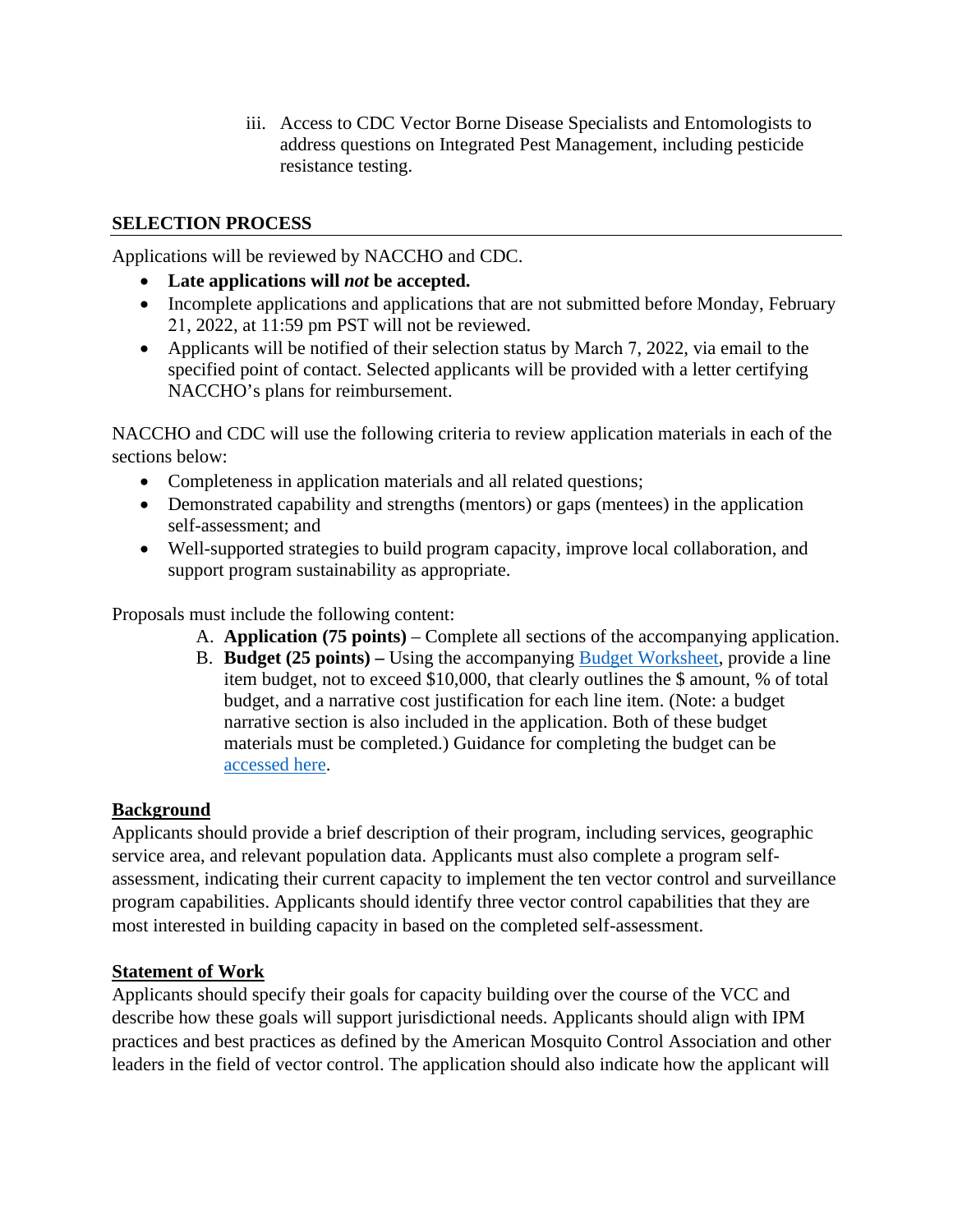encourage the sustainability of their program and the strategies proposed in the statement of work.

Sustainability activities could include:

- Establishing training materials and standard operating procedures for staff and temporary employees.
- Developing MOUs with neighboring jurisdictions to share resources and equipment during an outbreak (e.g., accessing ultra-low volume adulticide spray when needed).
- Promoting or developing a financing structure to support program activities (e.g., identifying sustainable funding sources, working with local government to prioritize vector control).
- Developing a jurisdictional vector control and surveillance plan.
- Determining ways to cost share.
- Including vector control as a line item on budgets (e.g., personnel, funds).
- Implementing tracking measures and tools to identify program impact, show value added, or conduct a cost-benefit analysis.

# **Collaboration**

Applicants should work to collaborate with key stakeholders in the community to increase the implementation, and effectiveness of, local vector control and surveillance activities. Applicants should demonstrate awareness of relevant partners within their jurisdiction and describe existing partnerships. Programs applying to be **mentors** should demonstrate existing partnerships and the results of those partnerships as appropriate. Programs applying to become **mentees** may indicate existing partnerships and/or stakeholders with whom they could partner to achieve proposed activities. Key stakeholders may include nearby mosquito control districts, state health departments, municipal departments (e.g., public works, parks and recreation, sanitation), agricultural entities, and universities.

## **Budget Request**

Funding for each grant is up to \$10,000. Applicants must complete the budget narrative, proposing a realistic and appropriate request that includes a breakdown of costs, timeline for disbursement, and justification. In addition, applications must submit an itemized budget. Please see the accompanying [budget worksheet](https://www.naccho.org/uploads/downloadable-resources/Budget-Worksheet_VCC2022.xlsx) and [guidance.](https://www.naccho.org/uploads/downloadable-resources/Budget-Guidance_RFA_VCC2022.pdf)

NACCHO will pay the selected awardee in two installments for invoicing periods ending April 30, 2022 and June 30, 2022, upon receipt of all subawardee invoices. Please note that NACCHO reserves the right to make changes to the project timeline and payment schedule if necessary.

# **EXPECTATIONS**

From March 7 to June 30, 2022, selected applicants are expected to:

• Designate one point of contact to serve as the project coordinator. Even if this person will not be leading all project activities, each participating program must designate one